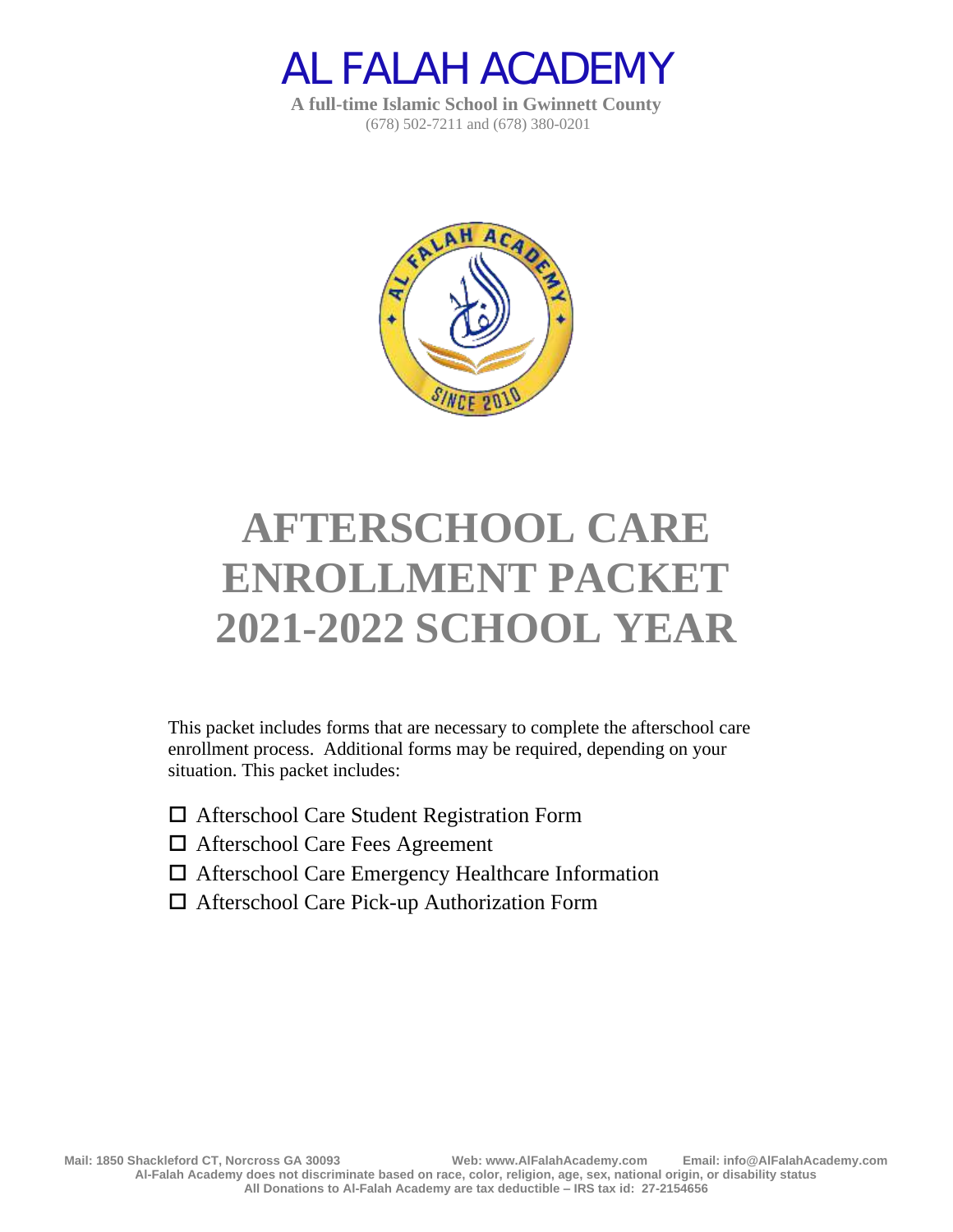

**A full-time Islamic School in Gwinnett County** (678) 502-7211 and (678) 380-0201

## **AFTERSCHOOL STUDENT REGISTRATION FORM 2021-2022 SCHOOL YEAR**

| STUDENT INFORMATION: (PLEASE PRINT CLEARLY)                           |                                                                                                                                                        |                   |  |             |                           |  |
|-----------------------------------------------------------------------|--------------------------------------------------------------------------------------------------------------------------------------------------------|-------------------|--|-------------|---------------------------|--|
| Last Name                                                             |                                                                                                                                                        | <b>First Name</b> |  | Middle Name |                           |  |
| Grade                                                                 |                                                                                                                                                        | <b>DOB</b>        |  | Gender      | $\Box$ Male $\Box$ Female |  |
| Address                                                               |                                                                                                                                                        |                   |  | City        |                           |  |
| County                                                                |                                                                                                                                                        | <b>State</b>      |  | Zip         |                           |  |
| Race (used only to<br>meet federal funding<br>reporting requirements) | $\Box$ American Indian or Alaska Native $\Box$ Asian $\Box$ Black or African American<br>$\Box$ Native Hawaiian or Other Pacific Islander $\Box$ White |                   |  |             |                           |  |

| <b>FATHER / LEGAL GUARDIAN INFORMATION</b> |                                            |  |  |  |  |
|--------------------------------------------|--------------------------------------------|--|--|--|--|
| <b>Last Name</b>                           | <b>First Name</b>                          |  |  |  |  |
| Address                                    | City, State Zip                            |  |  |  |  |
| <b>Email Address</b>                       | Home Phone                                 |  |  |  |  |
| Cell Phone                                 | <b>Work Phone</b>                          |  |  |  |  |
| Employer                                   | Profession                                 |  |  |  |  |
|                                            | <b>MOTHER / LEGAL GUARDIAN INFORMATION</b> |  |  |  |  |
| <b>Last Name</b>                           | <b>First Name</b>                          |  |  |  |  |
| Address                                    | City, State Zip                            |  |  |  |  |
| <b>Email Address</b>                       | Home Phone                                 |  |  |  |  |
| Cell Phone                                 | <b>Work Phone</b>                          |  |  |  |  |
| Employer                                   | Profession                                 |  |  |  |  |

| PARENTS / LEGAL GUARDIANS                                                                          |               |                                                                                    |                                |               |  |
|----------------------------------------------------------------------------------------------------|---------------|------------------------------------------------------------------------------------|--------------------------------|---------------|--|
| $\Box$ Student lives with both parents                                                             |               |                                                                                    |                                |               |  |
|                                                                                                    |               | $\Box$ Parents are divorced/separated/widowed and student lives with $\Box$ mother |                                | $\Box$ father |  |
|                                                                                                    |               | $\Box$ Student does not live with either parent (please explain):                  |                                |               |  |
| In case of divorce/separation, please indicate who has legal custody:                              |               |                                                                                    |                                |               |  |
| $\Box$ Both Parents                                                                                | $\Box$ Mother | $\Box$ Father                                                                      | $\Box$ Other (please specify): |               |  |
| Please attach a notarized copy of the court document indicating anything other than joint custody. |               |                                                                                    |                                |               |  |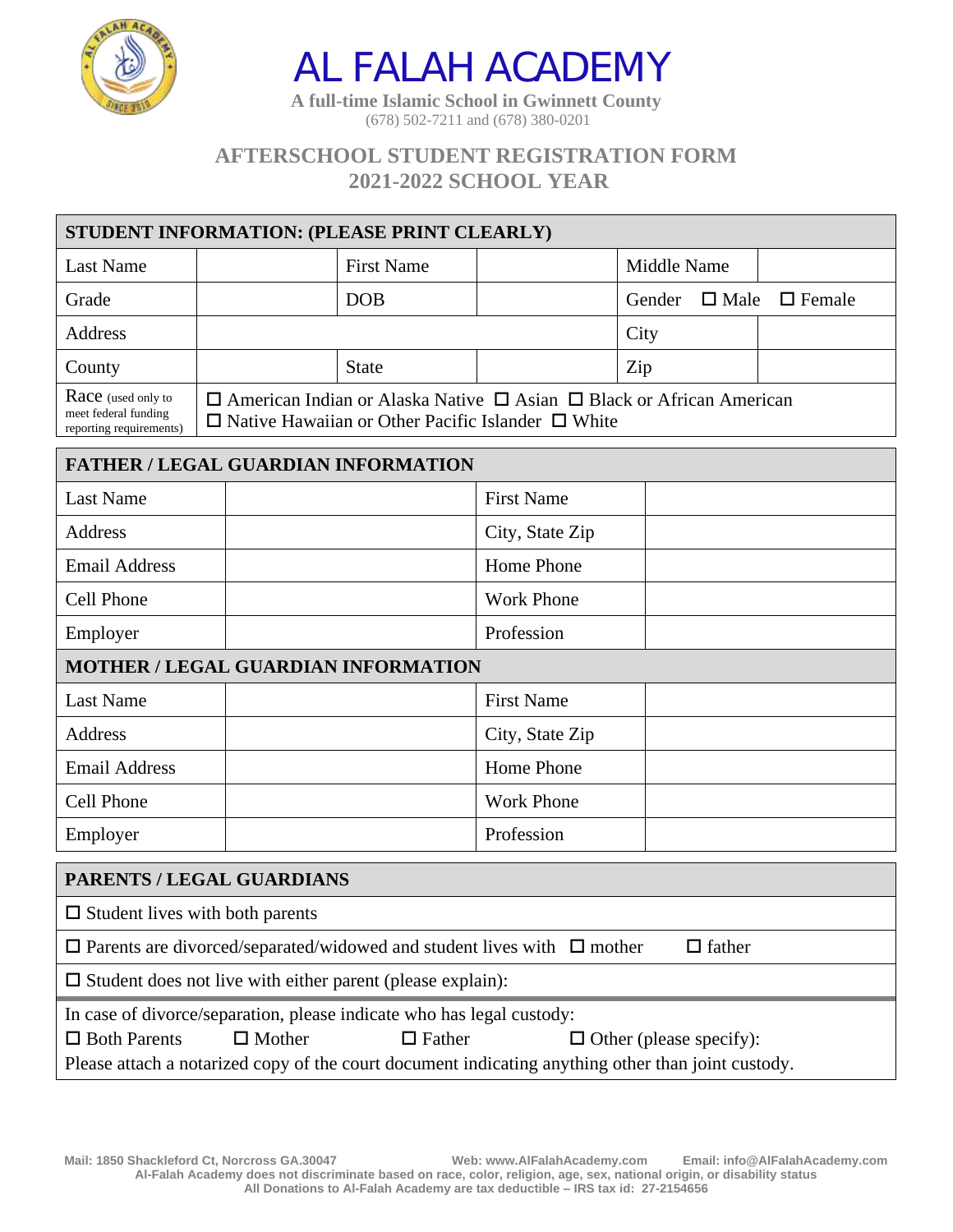#### **PHOTOGRAPH AND VIDEO RELEASE**

Al-Falah Academy staff may take pictures or videos of the students. Please be aware that pictures will only appear in future promotional materials, including our brochure, Facebook, and videos…

□ Yes, I authorize Al-Falah Academy to take photos and videos of my child

 $\Box$  No, please do not use any photos of my child listed above

#### **EMERGENCY CONTACTS**

| Name | Best # to call | Relationship |  |
|------|----------------|--------------|--|
| Name | Best # to call | Relationship |  |
| Name | Best # to call | Relationship |  |

#### **PARENT / LEGAL GUARDIAN CERTIFICATION**

I certify that the information submitted is correct to the best of my knowledge. I understand that information in this application and any supporting documents submitted will be confidential and only shared with relevant school personnel, as needed.

| Name:      | <b>Relationship to Student:</b> |
|------------|---------------------------------|
| Signature: | Date:                           |

| <b>School Use only:</b>                                  |                 |
|----------------------------------------------------------|-----------------|
| Payment Type: $\Box$ Credit Card<br>$\Box$ MO #:         | $\Box$ Check #: |
| Afterschool care application Received on:                | Received by:    |
| Student Accepted: $\Box$ Yes $\Box$ No (reason): _______ |                 |
| Comments:                                                |                 |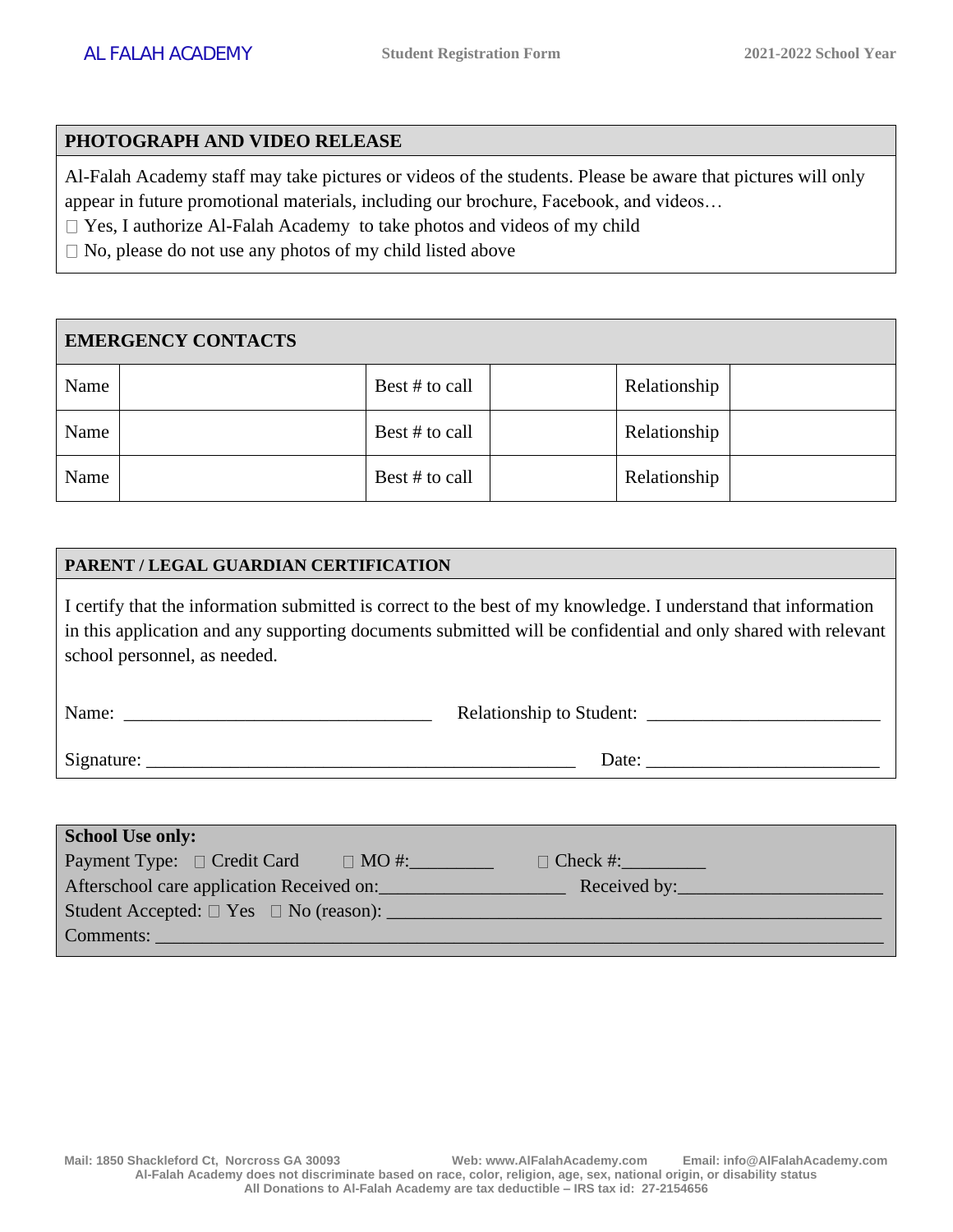

**A full-time Islamic School in Gwinnett County** (678) 502-7211 and (678) 380-0201

## **AFTER-SCHOOL CARE FEES AGREEMENT 2021-2022 SCHOOL YEAR**

| <b>STUDENT(S) INFORMATION</b> |                   |                    |       |  |  |
|-------------------------------|-------------------|--------------------|-------|--|--|
| <b>Last Name</b>              | <b>First Name</b> | <b>Middle Name</b> | Grade |  |  |
|                               |                   |                    |       |  |  |
|                               |                   |                    |       |  |  |
|                               |                   |                    |       |  |  |

#### **PAYMENT PLAN**

- It is very important to fill out **ALL** requested information.
- Payments are due **on the first of the month in advance of attendance**.
- After-school fees **do not roll over to next month.**
- **Late payments will incur a \$50 fee if paid later than the 5th of the month.**

| <b>AFTER-SCHOOL CARE PROGRAM: DATES AND TIMES</b>                                                                                                                                                                                                                                                                                                                |                                                                                                                                                                                             |              |  |              |  |  |              |  |                                                                                                                            |  |
|------------------------------------------------------------------------------------------------------------------------------------------------------------------------------------------------------------------------------------------------------------------------------------------------------------------------------------------------------------------|---------------------------------------------------------------------------------------------------------------------------------------------------------------------------------------------|--------------|--|--------------|--|--|--------------|--|----------------------------------------------------------------------------------------------------------------------------|--|
| The program is from 3:45pm to 6:00pm and Fridays from 12:30pm to 6:00pm                                                                                                                                                                                                                                                                                          |                                                                                                                                                                                             |              |  |              |  |  |              |  | Please choose your child's spot on days you know you will use this service. The number of units per day is in parentheses. |  |
| Mon (1 Unit)                                                                                                                                                                                                                                                                                                                                                     |                                                                                                                                                                                             | Tue (1 Unit) |  | Wed (1 Unit) |  |  | Thu (1 Unit) |  | Fri (3 Units)                                                                                                              |  |
| <b>FEES</b>                                                                                                                                                                                                                                                                                                                                                      |                                                                                                                                                                                             |              |  |              |  |  |              |  |                                                                                                                            |  |
| The fee is based on the number of units per week/month. Monday through Thursday are counted as one unit each<br>and Friday is counted as three units making the full week (Monday through Friday) seven units. The cost of units<br>is discounted as more units are reserved. The monthly tuition, based on the number of units, is shown in the table<br>below. |                                                                                                                                                                                             |              |  |              |  |  |              |  |                                                                                                                            |  |
| One<br>Unit/Month                                                                                                                                                                                                                                                                                                                                                | <b>Six</b><br><b>Five</b><br>Two<br><b>Three</b><br>Four<br><b>Full Month</b><br><b>Units/Month</b><br><b>Units/Month</b><br><b>Units/Month</b><br><b>Units/Month</b><br><b>Units/Month</b> |              |  |              |  |  |              |  |                                                                                                                            |  |
| \$140<br>\$150<br>\$35<br>\$65<br>\$90<br>\$112<br>\$128                                                                                                                                                                                                                                                                                                         |                                                                                                                                                                                             |              |  |              |  |  |              |  |                                                                                                                            |  |
| Yes, Please enroll my children in the After-School Program and deduct the monthly fee from my account.<br>$\Box$                                                                                                                                                                                                                                                 |                                                                                                                                                                                             |              |  |              |  |  |              |  |                                                                                                                            |  |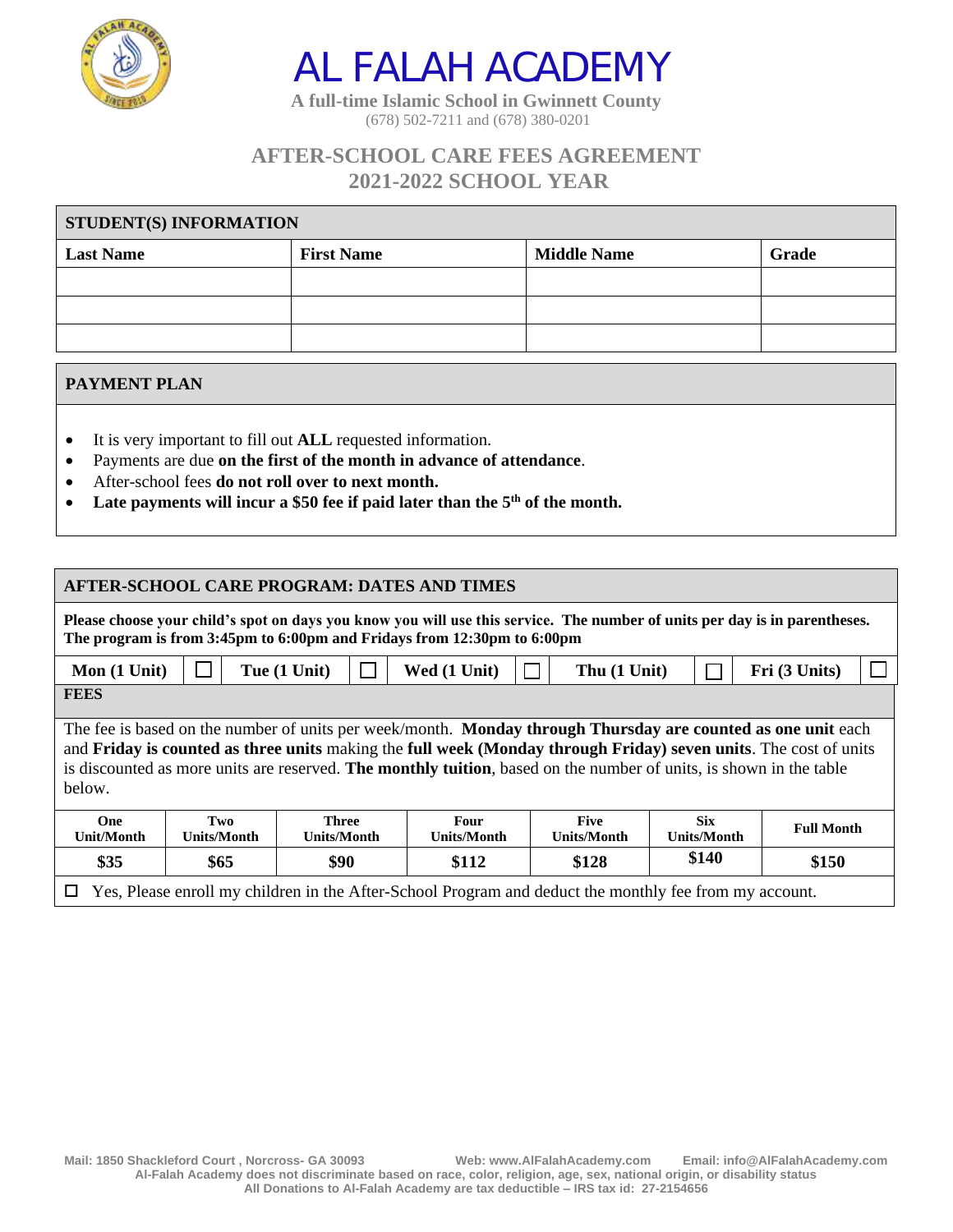#### **PARENT / LEGAL GUARDIAN AGREEMENT**

I agree, in the event of an unusual emergency, to call the school directly to notify the After-School Care Officer. I agree to pick-up my child(ren) **no later than 6pm**.

A late pick-up fee of \$10 per 15 minutes or any fraction thereof will incur.

I agree the parent/guardian is responsible for the payment of the after-school care fees on time.

I agree to abide by the above agreement and understand the school reserves the right to take action including removal from the program if the fees are not paid on time and/or the child is not picked up on time.

Name: \_\_\_\_\_\_\_\_\_\_\_\_\_\_\_\_\_\_\_\_\_\_\_\_\_\_\_\_\_\_\_\_\_ Relationship to Student: \_\_\_\_\_\_\_\_\_\_\_\_\_\_\_\_\_\_\_\_\_\_\_\_\_

Signature: \_\_\_\_\_\_\_\_\_\_\_\_\_\_\_\_\_\_\_\_\_\_\_\_\_\_\_\_\_\_\_\_\_\_\_\_\_\_\_\_\_\_\_\_\_\_ Date: \_\_\_\_\_\_\_\_\_\_\_\_\_\_\_\_\_\_\_\_\_\_\_\_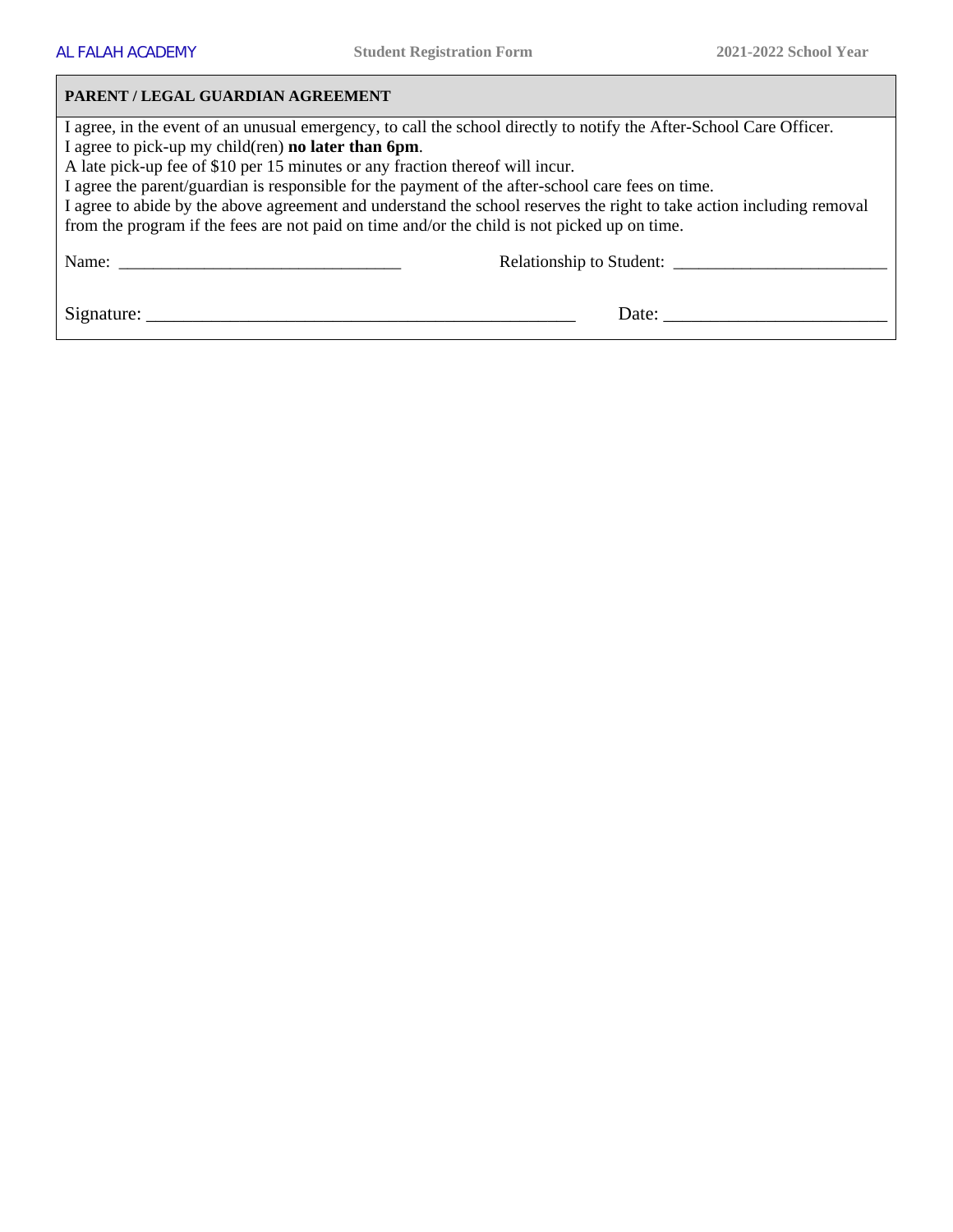

**A full-time Islamic School in Gwinnett County** (678) 502-7211 and (678) 380-0201

## **AFTERSCHOOL CARE EMERGENCY HEALTHCARE INFORMATION 2021-2022 SCHOOL YEAR**

| <b>STUDENT INFORMATION</b> |                   |       |             |  |  |  |
|----------------------------|-------------------|-------|-------------|--|--|--|
| Last Name                  | <b>First Name</b> |       | Middle Name |  |  |  |
| Date of Birth              |                   | Grade |             |  |  |  |

\_\_\_\_\_\_\_\_\_\_\_\_\_\_\_\_\_\_\_\_\_\_\_\_\_\_\_\_\_\_\_\_\_\_\_\_\_\_\_\_\_\_\_\_\_\_\_\_\_\_\_\_\_\_\_\_\_\_\_\_\_\_\_\_\_\_\_\_\_\_\_\_\_\_\_\_\_\_\_\_\_\_\_\_\_\_\_\_ \_\_\_\_\_\_\_\_\_\_\_\_\_\_\_\_\_\_\_\_\_\_\_\_\_\_\_\_\_\_\_\_\_\_\_\_\_\_\_\_\_\_\_\_\_\_\_\_\_\_\_\_\_\_\_\_\_\_\_\_\_\_\_\_\_\_\_\_\_\_\_\_\_\_\_\_\_\_\_\_\_\_\_\_\_\_\_\_ \_\_\_\_\_\_\_\_\_\_\_\_\_\_\_\_\_\_\_\_\_\_\_\_\_\_\_\_\_\_\_\_\_\_\_\_\_\_\_\_\_\_\_\_\_\_\_\_\_\_\_\_\_\_\_\_\_\_\_\_\_\_\_\_\_\_\_\_\_\_\_\_\_\_\_\_\_\_\_\_\_\_\_\_\_\_\_\_

#### **MEDICAL ISSUES AND ALLERGIES**

Please list any allergies or other medical issues, with restrictions that need to be made.

#### **MEDICATIONS**

Will the clinician need to administer any medication during the day?  $\Box$  No  $\Box$  Yes (If Yes, sign this section)

Please note: Both prescription and non-prescription medications are treated similarly, in that the parent must provide the medication in the original packaging, labeled clearly with your child's name and directions for use. No common medications, such as headache remedies, cough drops, or antibiotic cream, will be administered to any child unless it is prepared in accordance with these guidelines.

I, the undersigned parent/legal guardian, give permission for my son/daughter's medication to be administered by the Al-Falah clinician. I have provided the medication, clearly labeled and with clear instructions, to the School Clinician.

Name: \_\_\_\_\_\_\_\_\_\_\_\_\_\_\_\_\_\_\_\_\_\_\_\_\_\_\_\_\_\_\_\_\_ Relationship to Student: \_\_\_\_\_\_\_\_\_\_\_\_\_\_\_\_\_\_\_\_\_\_\_\_\_

Signature: \_\_\_\_\_\_\_\_\_\_\_\_\_\_\_\_\_\_\_\_\_\_\_\_\_\_\_\_\_\_\_\_\_\_\_\_\_\_\_\_\_\_\_\_\_\_ Date: \_\_\_\_\_\_\_\_\_\_\_\_\_\_\_\_\_\_\_\_\_\_\_\_\_

#### **HOSPITAL TREATMENT RELEASE**

In the event I cannot be reached, I give permission for my child named above to be transported to a hospital and authorize the hospital to provide emergency medical or surgical treatment. I assume full responsibility for all charges related to the above, and release the hospital, Al-Falah Academy, and their agents, employees, administrators, and assigns from any and all liability, claims, and causes of action arising in connection with the transportation and/or treatment of the student named herein.

| Name:      | <b>Relationship to Student:</b> |
|------------|---------------------------------|
| Signature: | Date:                           |

**Mail: 1835 Shackleford Ct, Norcross. GA.30093 Web: www.AlFalahAcademy.com Email: info@AlFalahAcademy.com Al-Falah Academy does not discriminate based on race, color, religion, age, sex, national origin, or disability status All Donations to Al-Falah Academy are tax deductible – IRS tax id: 27-2154656**